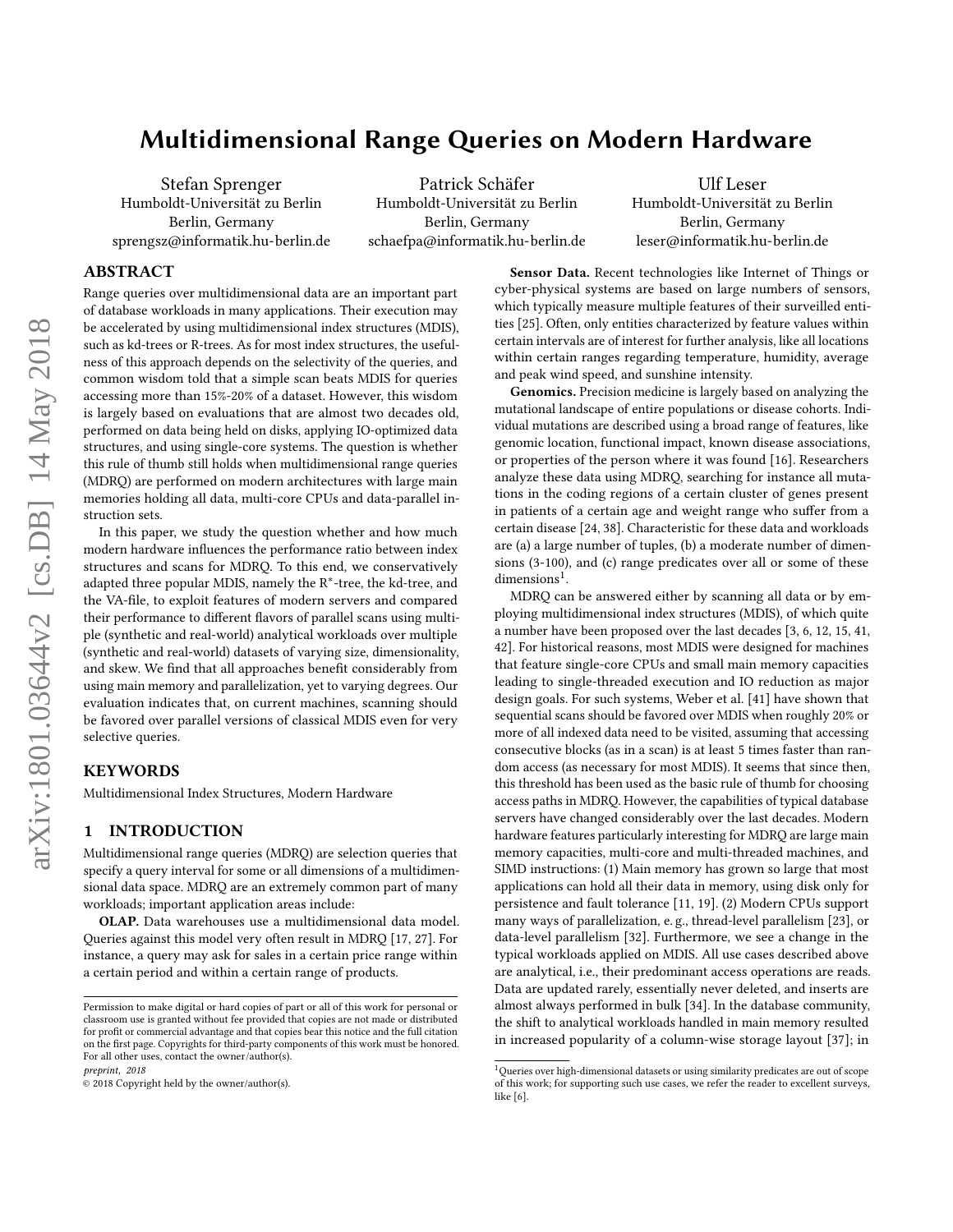

Figure 1: Classical disk-based set-up for MDIS (left) versus an adaptation to modern hardware (right).

contrast, the classical MDIS were designed for row-wise data layouts. Thus, it is time to re-evaluate the performance of MDIS for MDRQ to see if the traditional rule of thumb still holds. Clearly, such a re-evaluation requires an adaptation of the original index structures to the features of modern hardware (see Figure 1) and should be carried out using analytical workloads.

In this experimental analysis, we study the question whether and how much the changes in hardware and workloads influence the performance of MDIS compared to sequential scans. To this end, we adapted three popular MDIS to be executed in a parallel and in-memory setting, namely (1) the R∗ -tree [2], an optimized variant of the R-tree [15], (2) the kd-tree [3], an index structure already originally designed for in-memory computations, and (3) the VAfile [41], which can be considered as a mixture between a MDIS and a sequential scan. Our adaptation is conservative in the sense that we withstood the temptation to design new, highly-tuned parallel MDIS, because our aim is to evaluate the classical approaches, which are still in use quite a lot and also included in many mature database systems, e. g., SQLite (R<sup>\*</sup>-tree<sup>2</sup>), PostgreSQL (R-tree<sup>3</sup>, kd-tree<sup>4</sup>), or Oracle (R-tree<sup>5</sup>). Our aim is to propose techniques, where existing implementations can be re-used with minimal adaptation, thus raising the practical relevance of our results.

We compare the adapted MDIS to the performance of a parallel, in-memory scan-based MDRQ implementation using both real-world and synthetic analytical workloads over datasets of varying size, dimensionality, and skew. Again, we employ only simple parallelization schemes and refrain from using highly-tuned scan implementations, like BitWeaving [26]. For providing a more realistic evaluation, we also devise a novel MDRQ benchmark derived from a genomic use case, consisting of eight parameterized classes of queries over a real-world dataset from the 1000 Genomes Project [8], consisting of 10 Million data points with 19 dimensions. This benchmark as well as all implementations, other workloads and datasets are freely available on our website<sup>6</sup>.

Our results indicate that, although all approaches benefit considerably from modern hardware features, this effect is much more pronounced for simple scans than for MDIS. Accordingly, the rule

of thumb to choose between a traditional MDIS and a scan based on query selectivities of MDRQ should be adjusted: from the classical 15%-20% down to around 1%.

### 2 BACKGROUND AND FOUNDATIONS

#### 2.1 Problem Definition

We study the performance of multidimensional range queries (MDRQ). A dataset  $D = \{t_0, t_1, ..., t_{n-1}\}$  is a collection of *n* data objects sharing the same attributes. Each data object  $t_i = \{v_0, v_1, ..., v_{m-1}\}\$ is a sequence of m attribute values. Alternatively, a data object can be described as a *m*-dimensional feature vector belonging to  $\mathbb{R}^m$ . In the following, we use the terms attribute, feature, and dimension synonymously.

We assume that an MDRQ returns the unique identifiers of all matching data objects. A complete-match multidimensional range query  $MDRQ(D) = \{p_0, p_1, ..., p_{m-1}\}$  selects all qualifying data objects from D. For each dimension j, MDRQ specifies a predicate  $p_j = [lb_j, ub_j]$  that consists of a lower  $(lb_j)$  and upper  $(ub_j)$  boundary. A data object  $t_i$  qualifies for MDRQ iff all predicates are evaluated to true, i.e.,  $\forall j: lb_j \leq t_i[j] \leq ub_j$ . MDRQ that specify predicates for only a subset of all dimensions are called partial-match queries. A partial-match query can be interpreted as a completematch query that uses the predicate  $[-\infty, +\infty]$  for all dimensions that are not queried.

The selectivity sel(MDRQ) of a range query is defined as the percentage of data objects from D that match the query. Queries that select only a small (large) portion of all data are considered to have a high (low) selectivity [36]. In addition to sel(MDRQ), we define  $self_j(MDRQ)$  as the percentage of data objects from  $D$  that match MDRQ for dimension j. If all dimensions are statistically independent from each other,  $\text{sel}(MDRQ) = \prod_{j=0}^{m} \text{sel}_j(MDRQ)$ . For most real-world datasets this equation does not apply due to correlated dimensions [14].

## 2.2 Multidimensional Index Structures

According to [13], MDIS can be divided into point access methods (PAM) and spatial access methods (SAM). PAM are used to search sets of multidimensional data points, whereas SAM may also store objects with spatial extensions, such as rectangles. Nevertheless, SAM are frequently used to store points, as we do in this paper. To study whether and how much the features of modern hardware change the performance characteristics of MDIS, we choose three specific MDIS we consider as representative for their classes. These are the R∗ -tree (SAM), the kd-tree (PAM), and the VA-file. The R∗ -tree and the kd-tree are tree-based index structures, which recursively partition the space or dataset using certain split strategies. In contrast, the VA-file is a mixture between a flat partitioning index, like the grid file [30], and a sequential scan. Decades after their original publication, these three MDIS can still be considered as the state of the art for range-querying multidimensional data and are widely used in popular DBMS (see Introduction).

Defining these MDIS years after their invention is not as straightforward as one might think, as many variations have been proposed, sometimes with identical and sometimes with different scopes. In the following, we describe the specific variations we use in this paper which are all very close to the published methods; their

<sup>2</sup>https://sqlite.org/rtree.html

<sup>3</sup>https://www.postgresql.org/docs/9.6/static/xindex.html

<sup>4</sup>https://www.postgresql.org/docs/9.6/static/spgist.html

<sup>5</sup>http://docs.oracle.com/html/A88805\_01/sdo\_intr.htm

<sup>6</sup>https://www2.informatik.hu-berlin.de/~sprengsz/mdrq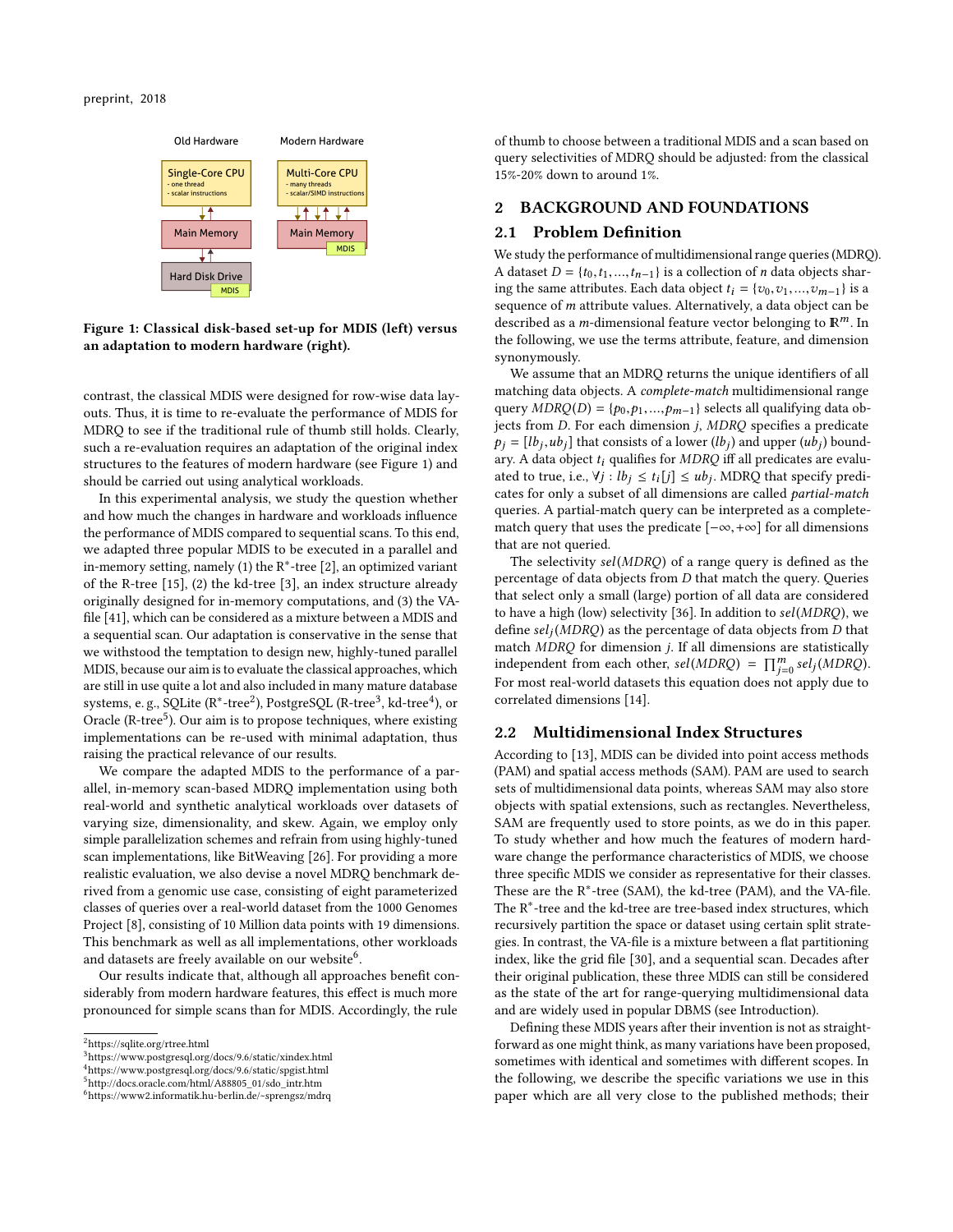adaptations to modern hardware will be explained in the subsequent sections. For completeness, at the end of the section, we also describe our baseline implementation of scan-based MDRQ.

2.2.1 R-tree/R<sup>\*</sup>-tree. The R-tree [15] is a SAM that manages multidimensional data objects in a balanced tree of hierarchically organized minimum bounding rectangles (MBR). A MBR provides the minimal enclosure of a set of objects. In an R-tree, leaf nodes are blocks of data objects while inner nodes hold MBR enclosing all objects of their respective subtree. The R-tree was designed as a disk-based MDIS storing all data on disk. Thus, node sizes are adjusted to disk page sizes such that one node fits into one disk page. For executing a MDRQ, the search algorithm starts at the root node and hierarchically traverses the tree down to the leaf nodes. At each inner node, the algorithm intersects the query object with the node's MBR to determine those subtrees that may include data objects matching the query; other subtrees are pruned. Whenever a leaf node is reached, all data objects matching the query are added to the result set.

The performance of an R-tree largely depends on the number of subtrees that must be visited, which again depends on the way how objects are placed within the tree during their insertion. The placing of data objects is determined by a split strategy which decides how to proceed whenever a leaf node overflows after insertion. The split strategy of the R-tree led to many overlapping MBR and thus rather slow retrieval times. The R∗ -tree [2] is an optimized variant of the R-tree that aggressively re-inserts data objects when a node overflows leading to reduced MBR overlaps and faster queries at the cost of higher build-up cost. Since we focus on analytical workloads, we chose the R∗ -tree as basis for our adaptations.

2.2.2 kd-tree. The concept of a kd-tree [3] is similar to that of a binary search tree, but it indexes k-dimensional objects. Every node of a kd-tree holds a data object. Inner nodes split the data space into two parts according to a delimiter dimension and a delimiter value. For a delimiter dimension  $d_j$ , the left subtree holds all data objects having a smaller or equal value than the inner node's data object in this dimension, and the right subtree holds all data objects having a greater value. Accordingly, every inner node could be understood as an axis-aligned hyperplane whose dimensionality depends on the depth of the node. When executing a range query, the search algorithm recursively traverses the tree from the root node to the leaf nodes. At each visited node, two actions are conducted. First, the stored data object is added to the result set if it is contained in the query range. Second, the delimiter dimension of the stored data object is compared with the corresponding dimension of the query object to determine which subtree needs to be taken to continue searching. Note that, unlike for point queries, MDRQ usually have to visit multiple parallel subtrees of a kd-tree.

We chose to use the original kd-tree (and not the kdb-tree [33] which is more suited for classical, IO-based RDBMS) as basis for our adaptation because it is an in-memory data structure by design. Like for R-trees, the shape of the kd-tree is determined by the split strategy used during insertions and, in turn, determines the performance of queries. The main decision to take upon an insert is the choice of the delimiter dimension of the next (new) inner node. As in the original paper, we choose the delimiter dimensions in a

round-robin fashion, which promises a robust behavior over a wide range of data distributions.

2.2.3 VA-file. The VA-file [41] is a blend of a flat space-partitioning index, like the grid file, and a sequential scan. It divides the mdimensional data space into  $2^b$  rectangular cells. Each cell is associated with a bucket that holds the actual objects. Data objects are inserted by hashing their coordinates to obtain the respective bucket; in the literature, this process is also called "approximation". The  $b$  bits are distributed over the  $m$  dimensions by assigning  $b_j$  bits to dimension  $d_j$  such that  $b = \sum_{j=0}^{m} b_j$ , and the hash functions per dimension should be chosen such that data objects are distributed evenly over the buckets. Buckets are stored on disk, whereas pointers to the buckets are managed in an in-memory array of size  $2^b$ . When executing a range query on a VA-file, the search algorithm approximates the query object, determines all buckets that have a non-empty intersection, and scans those buckets to find all objects contained in the query.

As in the original proposal, we implement the VA-file as a nonadaptive index. This implies that we statically assign the number of bits per dimension, using  $b_i = 2$  for each dimension, and choose the hash function per dimension by partitioning the range of values evenly into  $2^2 = 4$  intervals. Note that this index can still be updated, yet it would become unsuitable if future data objects follow data distributions grossly different than the ones initially used for determining the hash functions.

2.2.4 Sequential Scan. We compare the performance of MDIS for MDRQ to that of a scan over the entire dataset. Listing 1 shows the non-parallel version of a sequential scan which we use as basis for all adaptations. Using a for loop, the search algorithm iterates over all n data objects stored in an array named data. It compares each data object with the range query object defined by the parameters lower and upper. If all m dimensions match, the object identifier (implicitly defined by the array index i) is added to the result set.

This simple implementation leaves room for further optimizations. First, the algorithm could compare the dimensions in the order of the expected selectivities, i. e., querying highly selective dimensions first, leading to an earlier break of the inner loop. This would, however, require estimates about the selectivity of singledimension range queries. Second, we use the same algorithm for partial-match and for complete-match queries, although for partialmatch queries, the comparisons with the ranges of the unspecified dimensions always return TRUE. We could skip these comparisons. However, we chose to use this unoptimized implementation because our intention is to compare a standard scan with different standard MDIS. If we tuned our scan, we would also have to tune our MDIS, which in turn would make existing implementations unusable.

# 3 PARTITIONING FOR PARALLELIZATION

As we will describe in detail in Section 5, we parallelize the scan and MDIS implementations by partitioning the data. We use and evaluate two different partitioning schemes, namely horizontal partitioning and vertical partitioning.

Figure 2 illustrates the techniques when used to divide 20 5 dimensional data objects into 5 partitions.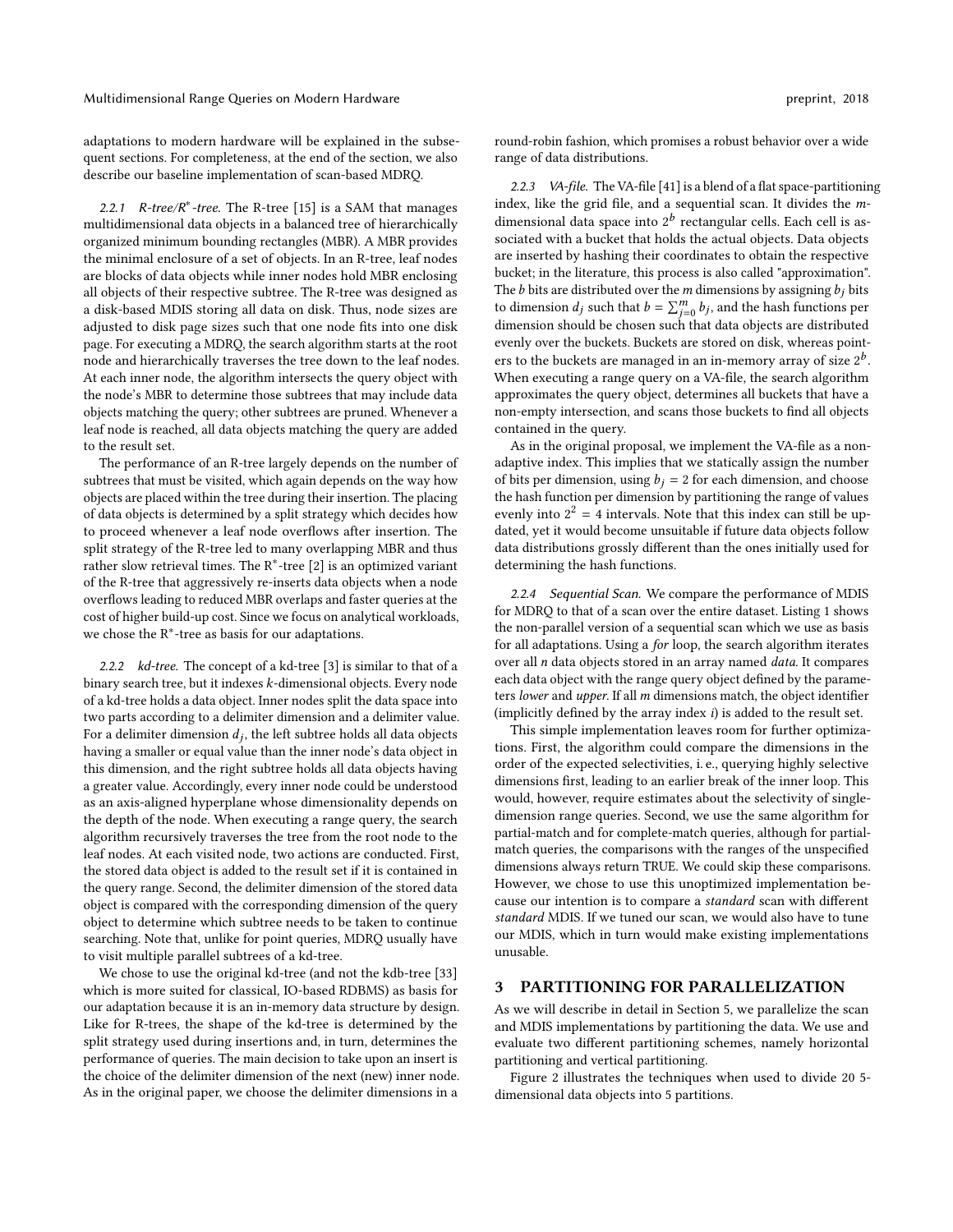Listing 1: Multidimensional range scan.

```
1 std:: vector<int>
2 mdrq(int[][] data, int n, int m, int[] lower, int[] upper) {
3 std:: vector <int> results;
4 for (int i = 0; i < n; ++i) {
5 bool match = true ;
6 for (int j = 0; j < m; ++j) {
         if (data[i][j] < lower[j] || data[i][j] > upper[j]) {
8 match = false; break;
9 }
1011 if ( match )
12 results . push_back(i);
13 }
14
15 return results ;
16 }
```
# 3.1 Horizontal Partitioning

Horizontal partitioning divides a dataset of  $n$  objects into  $p$  partitions. Each partition holds a near-identical number of data objects, i. e., partition size  $\approx n/p$ . To obtain a robust load balancing, we assign data objects at random to partitions and set  $p = t$  given that t is the number of available hardware threads (virtual cores). Such a scheme is simple to implement and maintain, also in the presence of inserts or updates<sup>7</sup>. All approaches for MDRQ we consider in this work treat the different partitions as independent (which, for MDIS, means that actually  $p$  indexes are built), which allows using existing implementations without any adaptations. At search time, each partition is assigned to one CPU thread that produces a partial result; once all threads have finished, these results are simply concatenated to produce the final result set. Horizontal partitioning is thus similar to the approach proposed as Parallel VA-file [40], except that here we target multi-threading provided by modern CPUs instead of distributing queries to multiple physical machines.

A major advantage of horizontal partitioning is its simplicity. Partitions are chosen at random which means that no further data structures are necessary for managing them. Creation of the overall result set requires only concatenating partial result sets, incurring only minimal synchronization effort. Also the number of partitions could be chosen freely to diminish the effect of stragglers, if present. At the downside, for partial-match queries, whole data objects have to be considered and must always be read entirely into the CPU cache, although only a subset of all dimensions are queried.

# 3.2 Vertical Partitioning

Vertical partitioning slices data objects along their dimensions, creating one partition for each dimension. This scheme is similar to the tree striping technique presented in [5] and also followed in column stores, which have become quite popular for analytical workloads in database systems [37]. In this scheme, the number of partitions  $p$  is fixed and always equal to the dimensionality  $m$  of the data. For query execution, an m−dimensional range query is split into m one-dimensional range queries, which are executed in parallel by distinct threads. Accordingly, also the degree of parallelism in



Figure 2: Horizontal and Vertical Partitioning used to divide 20 5-dimensional data objects into 5 partitions.

this phase is fixed at  $m$ . Eventually, the one-dimensional results must be intersected to compute the final result set. In our implementation, we use a bitmask of size  $n$  for each partition to note for each data object whether it matches in this dimension or not. Once the bitmasks have been computed, we intersect them using a bitwise AND operator to determine the final bitmask reflecting all dimensions. This intersection is performed in parallel on different partitions of the bitmasks.

Clearly, vertical partitioning is only meaningful for our scanbased MDRQ implementation, as MDIS would degenerate to onedimensional indexes for the partitions that are created. The main advantage of vertical partitioning is its built-in support for partialmatch queries, as only those partitions have to be accessed that are referred to in the query. For complete-match queries, it offers no advantage over horizontal partitioning in terms of data access, as all values have to be accessed in both cases. It has the general disadvantage that it requires large intermediate data structures (the bitmasks) and also a more complex way of producing the final result set. It is also rather complicated to achieve a good load balancing when  $m < t$ , since threads remain idle, or  $m > t$ , because then not all partitions can be processed concurrently and some partitions are scanned after other partitions. In both cases, one should start to chop dimensions into subsets and parallelize on this finer level of granularity. Again, we do not tune our implementation in such manners but stick to the simple scheme of assigning one thread to each partition.

# 4 VECTORIZED INSTRUCTIONS

Modern CPUs support vectorized instructions, which process multiple values with a single instruction by using specialized registers, a feature usually called Single Instruction Multiple Data (SIMD). As opposed to multi-threading, which enables thread-level parallelism, vectorized instructions enable data-level parallelism, where the degree of parallelism depends on the width of the specialized registers<sup>8</sup>. When working on a data type for which  $k$  values fit into

<sup>7</sup>Assuming that the workload follows certain known distributions, one could also think of assigning data objects to partitions following a non-random fashion to arrive at an optimal load balancing, as, for instance, described in [4]. Such a scheme would have to be implemented individually for each approach considered. Again, we refrain from applying such optimizations to keep our comparison fair.

<sup>8</sup>We use the AVX instruction set through Intel's Intrinsics.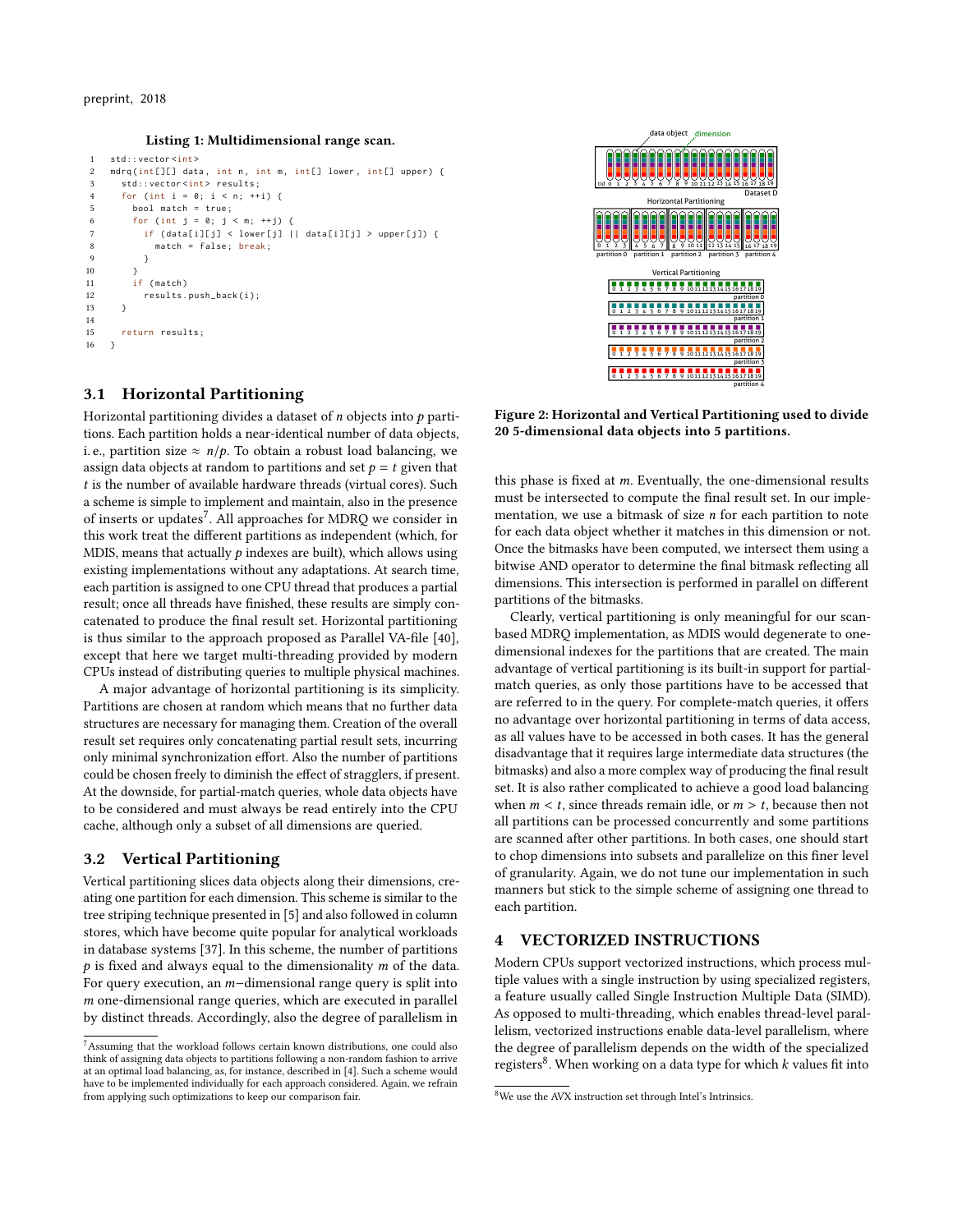Listing 2: Vectorized comparison of an m-dimensional MDRQ search object with an m-dimensional data object.

```
bool match = true;
     \texttt{__m256} lower_reg, upper_reg, search_reg, lower_res, upper_res;
     int i, mask_lower, mask_upper, mask;
4 const int compares = (m / 8) * 8;
     for (i = 0; i < compares; i += 8) {
       lower_reg = _mm256_loadu_ps (&lower[i]);<br>upper_reg = _mm256_loadu_ps (&upper[i]);
       upper\_reg = mm256\_loadu\_ps (& upper [i]);<br>data reg = mm256 loadu ps (& data [i]):
8 data_reg = _mm256_loadu_ps (& data[i]);
       lower\_res = _mm256_cmp_ps (lower_reg, data_reg, _CMP_LE_OQ);
10 upper_res = _mm256_cmp_ps ( upper_reg , data_reg , _CMP_GE_OQ );
11 mask_lower = _mm256_movemask_ps ( lower_res );
12 mask_upper = _mm256_movemask_ps (upper_res);<br>13 mask = mask lower & mask upper:
       mask = mask lower & mask upper;
14 if (mask < 0xFF) {<br>15 match = false: i
         match = false; i = m; break;16 }
17 }
18
19 for (; i \le m; ++i) {
20 if (data[i] < lower[i] || data[i] > upper[i]) {
21 match = false; break;
22 }
23 }
24
25 if ( match )
26 // add data object to result set
```
these registers, SIMD offers a theoretical speed-up of  $k$ ; however, this value is rarely achieved in practice as multiple other factors, such as memory bandwidth and the concrete instruction to perform, play an important role [32]. For instance, AVX instructions, which work on 256-bit SIMD registers, can process eight 32-bit floating-point values in parallel with one instruction and offer a theoretical speed-up of a factor of 8. The details of how we use SIMD instructions are discussed in the next section. However, we apply SIMD instructions to the basic operation of comparing a MDRQ search object (with up to m dimensions) to a data object (with m dimensions), as shown in Listing 2 for the case that all dimensions are of type float. Obviously, vectorizing this operation is only beneficial if  $m \geq k$ .

In the beginning (see Lines 1 to 4), SIMD registers and helper variables are initialized. On the machine we use for evaluation, SIMD registers are 256 bits wide, which means that eight floating-point values can be processed in parallel. We therefore process all values in chunks of eight (see Lines 5 to 17) and the remaining values in a separate loop (see Lines 19 to 23). The variable compares holds the number of to-be-executed SIMD comparisons. After loading chunks of eight dimensions of the data object, the query's lower boundary and the query's upper boundary into SIMD registers, the algorithm compares the lower boundary (lower\_reд) and the upper boundary (upper\_reg) with the data object (data\_reg) using SIMD instructions. Results of the comparisons are stored in the variables mask\_lower and mask\_upper. SIMD-based comparisons return bitmasks that indicate if a comparison, e. g., less or equal (\_CMP\_LE\_OQ), was successful. If all comparisons were successful all bits are set to 1, which equals to  $0xFF$  in our case (see Line 14). Otherwise, we can abort (see Line 15) and prune further comparisons. Finally, if all dimensions of the data object match the given search query, we add it to a result set (see Lines 25 to 26).

# 5 CONSERVATIVE ADAPTATION OF MDIS TO MODERN HARDWARE

In this section, we describe our conservative adaptations of the R ∗ -tree, the kd-tree, and the VA-file to compare their performance in executing MDRQ with that of a parallel scan using horizontal partitioning or vertical partitioning. In particular, we describe our changes to the original data structures performed to adapt (1) to main-memory storage, (2) to the availability of multiple threads, and (3) to SIMD instructions. As our evaluation focuses on analytical workloads, we only discuss the search algorithms. In all cases we tried to keep the original code untouched as much as possible to allow re-usage of existing, proven implementations to the largest possible degree.

Our overall strategy to adapting MDIS is to (a) keep the original storage layout but hold all blocks in main memory, (b) partition the data horizontally at random into almost-equally sized chunks and build one MDIS per instance which work in parallel during MDRQ, and (c) use SIMD only for the most time-consuming operation, i.e., matching of data objects with the query. This strategy has the advantage that it could also be applied to any other MDIS, as we essentially build a conventional MDIS for every partition; only the orchestration of the different MDIS (which does not require any synchronization), the object matching using SIMD, and the result concatenation for obtaining the final result set have to be added. Furthermore, load balancing is quite simple as it only requires adapting the size and number of partitions, which also suffices to adapt to the number of available hardware threads on a machine.

On the downside, this scheme performs many comparisons redundantly, as every partition-wise MDIS has to cover the entire space, making pruning of entire MDIS instances impossible. Accordingly, for the hierarchical MDIS (R\*-tree, kd-tree) every search initially traverses similar layers, while for the VA-file multiple buckets with the same approximation have to be searched. Note, however, that this redundant work is performed in parallel. Eliminating these redundant comparisons would require multiple threads to operate on the same index structure, leading to wide-spread changes specific for each MDIS. Especially for the hierarchical MDIS, such a strategy would also have to solve complex load balancing problems, as the number of branches grows exponentially with the depth of the tree, creating over-provisioning in the upper levels and underprovisioning in the lower levels. Such schemes are beyond the scope of our work but have been explored, for instance, in [22] or [35].

# 5.1 R∗ -tree

We base our implementation of the  $R^*$ -tree (see Section 2.2.1) on the open-source library libspatialindex<sup>9</sup>. We performed the following adaptations: (1) We keep all nodes of the tree in main memory. We do not adjust the node sizes to the sizes of disk blocks any more. Instead, we slightly adjust the default values of the used library from a capacity of 100 to 96 data objects (MBR) for leaf nodes (inner nodes), such that nodes are perfectly aligned with cache lines regardless of the dimensionality of the dataset<sup>10</sup>. (2) We horizontally partition the data at random into almost-equally sized chunks and build one

<sup>10</sup>The used implementation stores dimension data as 8-byte double values. Hence, choosing a capacity that is a multiple of 8 always aligns nodes to 64-byte cache lines.

<sup>9</sup>https://libspatialindex.github.io/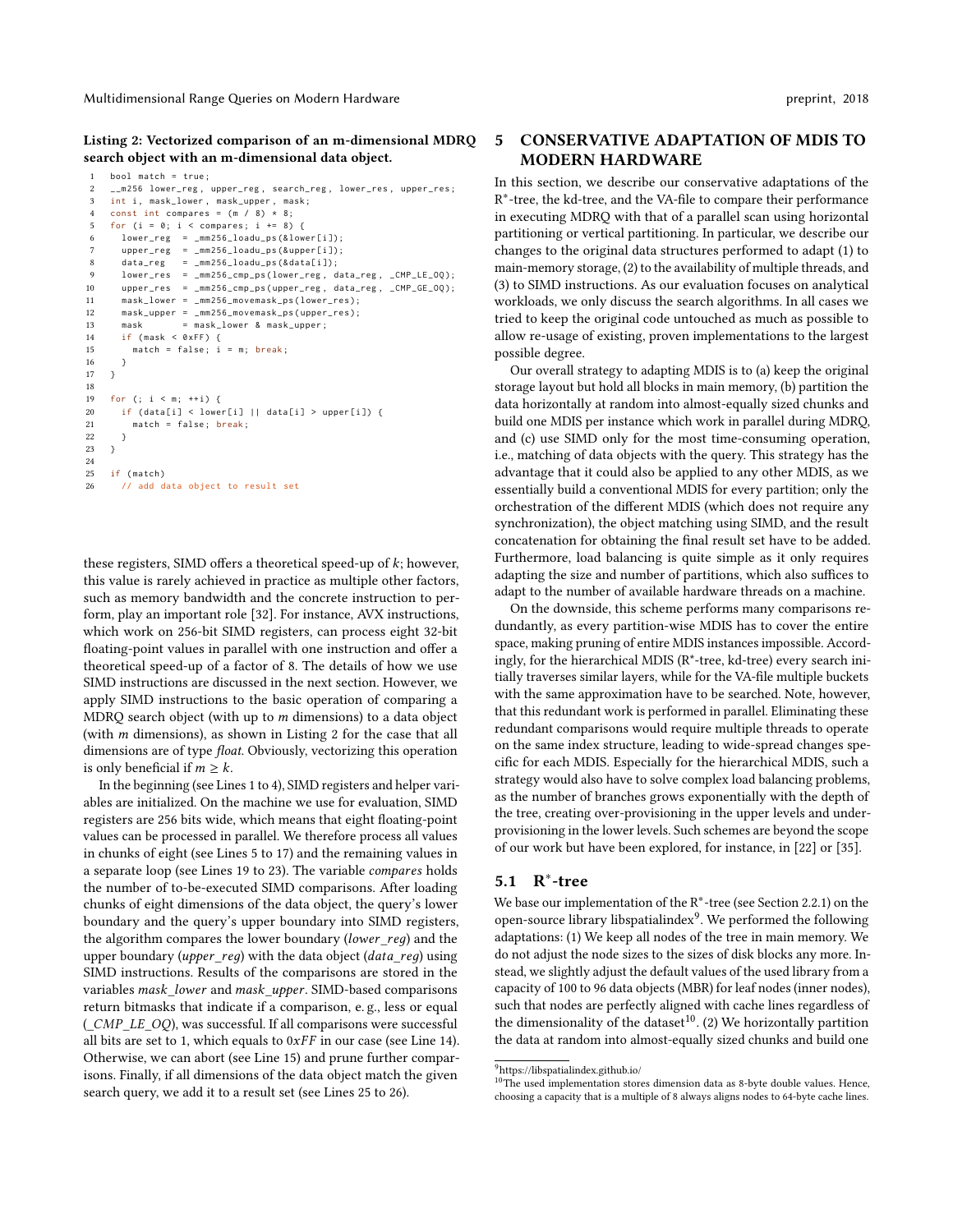

Figure 3: Sequential execution of a MDRQ on a singlethreaded R∗ -tree vs. parallel execution of a MDRQ on p instances of an R∗ -tree, where each instance manages the data of a certain partition (horizontal partitioning) and is searched with one thread (p threads in total).

R\*-tree instance per partition. These are searched in parallel and the (partial) result sets are concatenated once all R\*-tree instances have finished their search. We chose the number of partitions to be equal to the number of hardware threads on the evaluation machine. (3) We use Listing 2 to compare the query object with MBR in inner nodes. Since the used R∗ -tree implementation works with 64-bit floating-point values, we can compare only four values (instead of eight) with one SIMD instruction. Figure 3 illustrates the differences between sequentially querying a conventional R<sup>∗</sup>-tree and executing a parallel MDRQ following our approach.

# 5.2 kd-tree

We implemented a kd-tree from scratch following the original proposal (see Section 2.2.2) with the following adaptations to exploit modern hardware features: (1) The data layout is already designed for main memory, thus no adaptations were necessary in this regard. (2) For using multiple threads, we use exactly the same method as for the R\*-tree. (3) We exploit SIMD instructions as shown in Listing 2 for intersecting the query object with the data object in all nodes of the kd-tree.

# 5.3 VA-file

We also implemented the VA-file from scratch using the following adaptations to the original method as described in Section 2.2.3: (1) All buckets are stored in main memory. The bucket size is derived from the length of the approximations; based on preliminary experiments, we use 2 bits per dimension for the approximations with values roughly evenly dividing the space per dimension, leading to partitions holding approx.  $n/(4^m)$  data objects. (2) Again, we horizontally partition all data at random and build one VA-file per partition. (3) We use the algorithm from Listing 2 to compare the query object to all data objects from buckets whose approximations intersect the approximated query.

# 5.4 Parallel Scan on Horizontally Partitioned Data

For scanning horizontally partitioned data, we (1) hold partitions in  $p$  independent m-dimensional arrays, where we set  $p$  to the number of available hardware threads. (2) These arrays are concurrently

scanned using a multidimensional range scan (see Listing 1). (3) During this scan, every data object is matched to the query object using SIMD instructions. Therefore, we replace the inner loop of the multidimensional range scan (see Lines 7-16 from Listing 1) with the vectorized algorithm shown in Listing 2.

### 5.5 Parallel Scan on Vertically Partitioned Data

For scanning vertically partitioned data, we (1) hold all partitions in m one-dimensional arrays, each storing the value of one dimension per data object. (2) These arrays are concurrently scanned during an MDRQ; for partial-match queries, only the dimensions addressed in a query are accessed. Note that in this approach the degree of parallelism of a MDRQ is constrained by the number of dimensions specified in the query. Each partition creates one bitmask of size n, which are subsequently merged using efficient bitwise AND. Merging is performed in  $t$  chunks of equal size. (3) In vertically partitioned data, only single dimensions of data objects are compared to the query object, hence the SIMD code from Listing 2 cannot be used. Instead, we vectorize each one-dimensional range scan similar to the approach proposed by Zhou and Ross [43].

# 6 GENOMIC MULTIDIMENSIONAL RANGE QUERY BENCHMARK (GMRQB)

The strength of any evaluation of MDRQ critically depends on the data and queries used. MDIS may perform very different for data following different distributions (uniform, unimodal or multimodal clustered, clustered in subspaces, etc.) and workloads of different characteristics (hot spot regions, partial- or complete-match queries, selectivities, etc.). While many evaluations of MDIS are performed only on synthetic data or synthetic workloads (such as [20], [31], or [39]), with the obvious advantages of being able to influence many parameters of the data and the workloads, we strived to also evaluate all our compared methods on real-world multidimensional data and workloads. To this end, we created a novel benchmark derived from genomics data for evaluating approaches to MDRQ. This section presents the GMRQ Benchmark, which consists of eight parameterized real-world (partial- and complete-match) MDRQ over a dataset of 10 Million genomic variations derived from the 1000 Genomes Project [8]. Thus, the benchmark consists of both real-world queries and real-world data. Data points are of moderate dimensionality (19 dimensions), and attributes feature very different numbers of distinct values. The dataset our benchmark builds upon is publicly available<sup>11</sup>, which allows reproduction of our evaluation results and facilitates further research on MDRQ.

#### 6.1 Variations and MDRQ

A human genome consists of approx. three Billion base pairs (the DNA) structured in 23 chromosomes. When sequencing a human, i.e., experimentally determining its genome, these three Billion base pairs are typically compared to a so-called human reference genome modeling a hypothetical "normal" human genome [18]. Deviations from this reference are typically called variations [7] (or mutations if they affect the human in some negative sense). On

 $\overline{^{11}}$ http://www.internationalgenome.org/data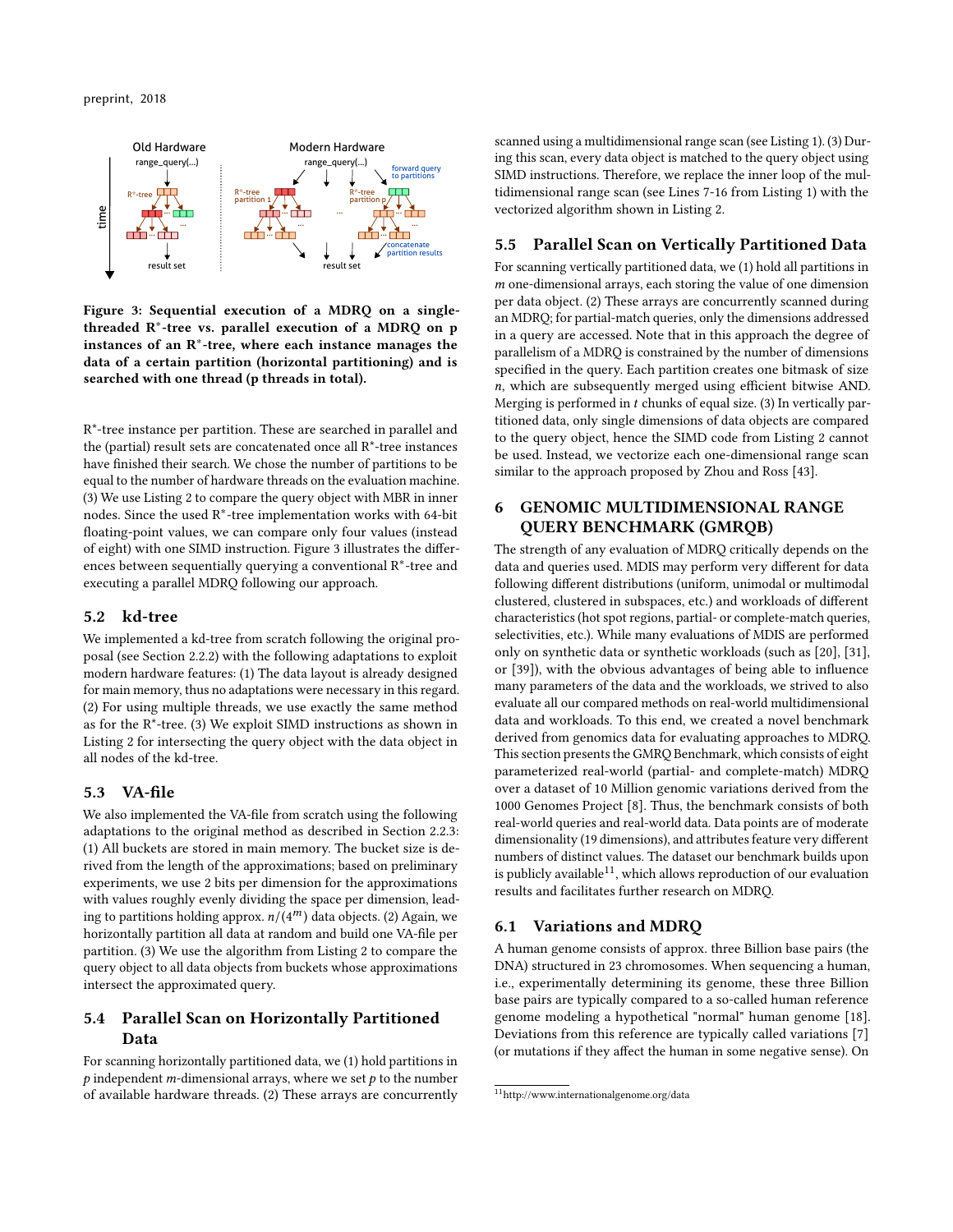| <b>GMRQB Query Template</b> | Average Selectivity                  | Average # of Queried Dimensions |  |
|-----------------------------|--------------------------------------|---------------------------------|--|
| Query Template 1            | $10.76\%$ ( $\sigma = 7.24\%$ )      | $2(\sigma = 0.0)$               |  |
| Ouery Template 2            | 2.19% ( $\sigma = 2.27\%$ )          | $5(\sigma = 0.0)$               |  |
| Ouery Template 3            | 5.36% ( $\sigma = 3.61\%$ )          | $3(\sigma = 0.0)$               |  |
| Ouery Template 4            | $0.22\%$ ( $\sigma = 0.15\%$ )       | $4(\sigma = 0.0)$               |  |
| Query Template 5            | $0.20\%$ ( $\sigma = 0.15\%$ )       | $5(\sigma = 0.0)$               |  |
| Ouery Template 6            | $0.11\%$ ( $\sigma = 0.11\%$ )       | $6(\sigma = 0.0)$               |  |
| Ouery Template 7            | $0.05\%$ ( $\sigma = 0.06\%$ )       | $7(\sigma = 0.0)$               |  |
| Ouery Template 8            | $0.00001\%$ ( $\sigma = 0.00002\%$ ) | $19 (\sigma = 0.0)$             |  |
| Mixed Workload              | $1.58\% (\sigma = 3.58\%)$           | 5.81 ( $\sigma = 4.11$ )        |  |

Table 1: GMRQB query templates.

average, a human genome features approx. 4-5 Million such variations [8]. Variations are not distributed at random over the genome, but certain regions are more prone to variations than others. For instance, coding regions, i. e., the forming genes, carry relatively few variations due to evolutionary pressure, whereas inter-gene regions are comparably variation-rich [21]. The premise of precision medicine<sup>12</sup> is to correlate an individual's variation profile to his or her susceptibility to diseases and treatment [28]. An important part of research in precision medicine is concerned with collecting large numbers of genomes together with medical information about the individual, and to perform statistical analysis of variation profiles regarding commonalities and differences between individuals w.r.t. health-related issues. In such studies, researchers routinely search for sets of variations sharing certain characteristics, e. g., being in the same genomic region, being present in the same class of diseases or a similar group of patients, being present in patients reacting in the same way to medication, etc. These searches eventually result in MDRQ on large variation databases, like [16].

### 6.2 The GMRQ Benchmark

The 1000 Genomes Project published the DNA of 2,504 human individuals from across the world to facilitate research in precision medicine and related areas [8]. The entire dataset includes 84.4 Million distinct variations grouped by individual and by genomic location. Each variation is characterized by a broad set of attributes, of which we use 19 for our benchmark dataset: Chromosome and location define the genomic position of the variation. Quality, depth, and reference\_genome are meta data derived from the sequencing procedures. Variation\_id, allele\_freq, allele\_count, ref\_base, alt\_base, ancestral\_allele, and variant\_type are meta data of the individual variation. Finally, attributes sample\_id, gender, family\_id, population, relationship, and genotype characterize the human being in which a particular variation was found. More details on this dataset can be found on our website.

The workload of the Genomic Multidimensional Range Query Benchmark (GMRQB) consists of eight realistic query templates, designed by a group of Bioinformaticians, that retrieve specific subsets of genomic variations interesting for further analysis. These queries specify range predicates on some, most, or all dimensions. Predicates may either specify single points or ranges of different sizes; for instance, we always use a point query for the attribute gender, yet always use ranges for the attribute location. All queries of GMRQB include predicates on the genomic location, i. e., attributes chromosome and location. Queries in the workload are templates

where specific ranges have to be instantiated with meaningful values. For the genomic location, we use the  $RefSeq<sup>13</sup>$  database to align genomic ranges to coding regions and fill other variables using values found in the 1000 Genomes Project dataset. Our website provides all query templates of GMRQB. Table 1 shows the average selectivity and average number of queried dimensions of each query template. Except Query Template 8, all query templates are partialmatch queries. As a concrete example, we list an instance of Query Template 3, which selects all variations from a certain location range on a certain chromosome which match the specified ranges on *quality*, *depth*, and *allele* freq:

SELECT \* FROM variations WHERE chromosome = 5 AND location BETWEEN 100000 AND 1000000 AND quality BETWEEN 10 AND 100 AND depth BETWEEN 10 AND 1000 AND allele\_freq BETWEEN 0.5 AND 1;

### 7 EVALUATION

The objective of our evaluation is to investigate the performance of MDRQ on modern hardware. To this end, we compare three MDIS and two scan variants, which we adapted as described in Section 5, using synthetic and real-world workloads on synthetic and real-world datasets.

### 7.1 Experimental Setup

7.1.1 Hardware. We executed all experiments on a server equipped with two Intel Xeon E5-2620 CPUs (2 GHz clock rate, 6 cores, 12 hardware threads) and 32 GB RAM. In total, the machine features 12 cores and 24 hardware threads (hyperthreads). The CPU supports AVX instructions on 256-bit SIMD registers.

We also ran the experiments on another hardware platform to prove that our findings do not depend on the used hardware architecture. It features one Intel i7-5930K CPU (3.5 GHz clock rate, 6 cores, 12 hardware threads, AVX instructions) and 32 GB RAM. The experimental results are very similar on both platforms (data provided on our website).

7.1.2 Methodology. We present only experiments, where caches are warmed up (hot cache). All datasets are inserted in random  $order<sup>14</sup>$ . All experiments measure throughput, which is the number of operations, in our case MDRQ, each contestant can execute per second. Typically, we run a query workload consisting of 1,000 queries and measure the time  $t_s$  each contestant needs to execute all queries. Then we divide the number of executed queries by  $t<sub>s</sub>$  to get the throughput.

7.1.3 Competitors. We include the R∗ -tree [2], the kd-tree [3], the VA-file [41] and a parallel scan over horizontally and vertically partitioned data in our experiments. All contestants are evaluated with and without multi-threading and SIMD instructions. All MDIS employ horizontal partitioning, which allows to use the same algorithms as for a single-threaded search. Unless otherwise noted, we

<sup>12</sup>See, for instance, https://allofus.nih.gov/.

<sup>13</sup>https://www.ncbi.nlm.nih.gov/refseq/

<sup>&</sup>lt;sup>14</sup>Note that hierarchical MDIS show an improved performance on non-uniform distributions given that data are inserted in sorted order and queries follow the same distribution (results not shown).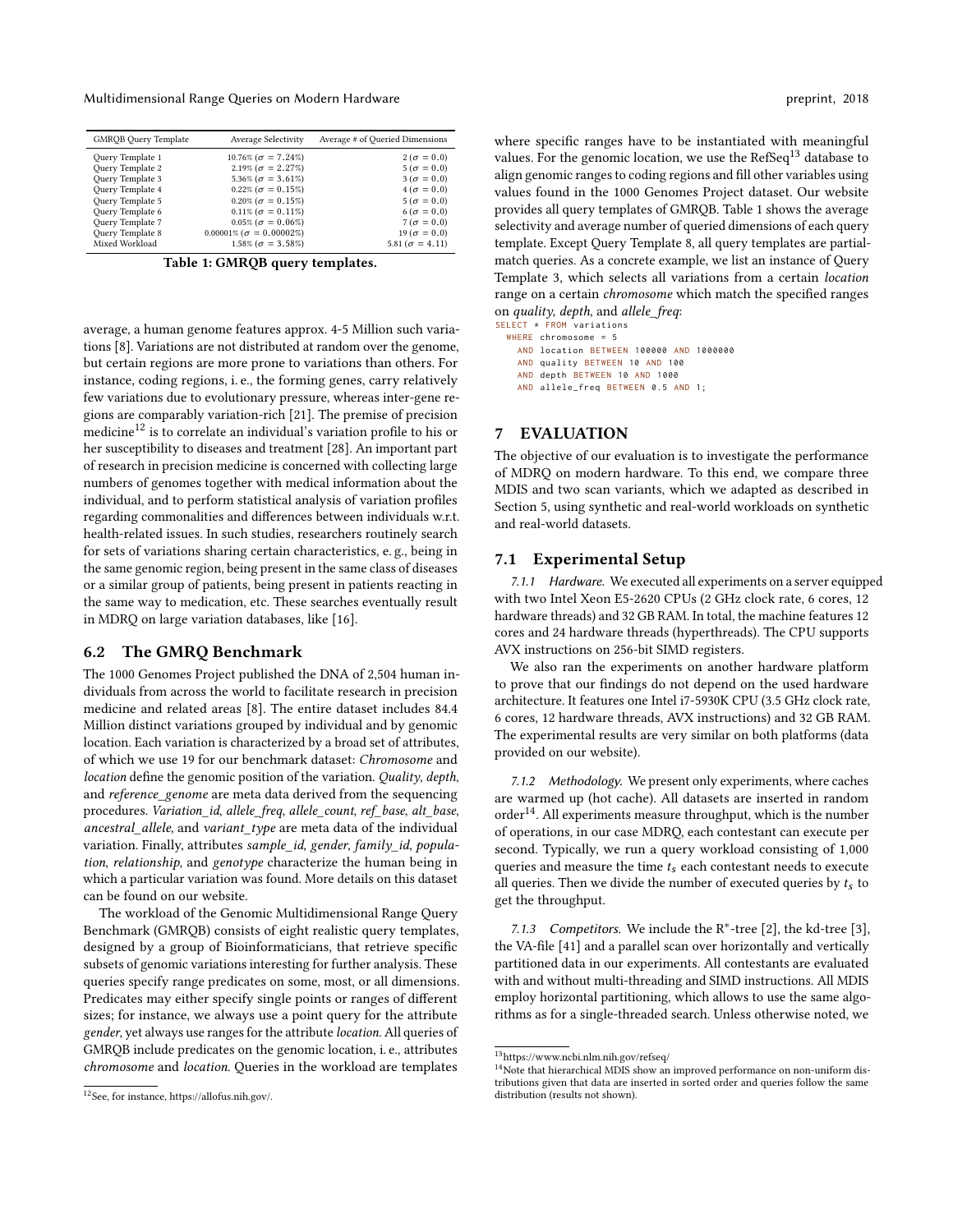| <b>Dataset</b>                       | Data Obiects    | <b>Dimensions</b> | Domain per Dimension (real numbers)                                         | <b>Distinct Values per Dimension</b> | <b>Raw Dataset Size (MB)</b> |
|--------------------------------------|-----------------|-------------------|-----------------------------------------------------------------------------|--------------------------------------|------------------------------|
| <b>SYNT-UNI</b>                      | 10 <sub>k</sub> |                   | [0,1]                                                                       | $9,950 \text{ (avg)}$                | 0.19 MB                      |
| (uniform distribution)               | 100k            |                   | [0,1]                                                                       | 95,175 (avg)                         | 1.91 MB                      |
|                                      | 1 <sub>M</sub>  | $5 - 100$         | [0,1]                                                                       | 632,257 (avg)                        | 19.07 MB - 381.47 MB         |
|                                      | 10M             |                   | [0,1]                                                                       | 999,956 (avg)                        | 190.74 MB                    |
| <b>SYNT-CLUST</b><br>(with clusters) | 1 <sub>M</sub>  |                   | [0,1]                                                                       | 632,047 (avg)                        | 19.07 MB                     |
| <b>POWER</b>                         | 10k             |                   | [2556001,2566000]; [12857,17281]; [14142,19278]                             | 10.000: 627: 698                     | $0.11$ MB                    |
|                                      | 100k            |                   | [2556001,2656002]; [12466,18247]; [13698,20395]                             | 100,000; 2,089; 2,290                | 1.14 MB                      |
|                                      | 1 <sub>M</sub>  |                   | [2556001,3556003]; [12466,18770]; [13698,20704]                             | 1.000.000: 4.325: 4670               | 11.44 MB                     |
|                                      | 10M             |                   | [2,9875683]; [12282,24623]; [13281,26879]                                   | 9,875,681; 6,840; 7,634              | 114.44 MB                    |
| <b>GMROB</b>                         | 10M             | 19                | Our website provides a detailed description of all dimension data of GMROB. |                                      | 724.79 MB                    |
|                                      |                 |                   |                                                                             |                                      |                              |

Table 2: A description of the datasets used in our experiments.

set  $p = t$  for horizontal partitioning to exploit all available processing units and because we do not expect any stragglers that would benefit from using  $p > t$ .

7.1.4 Software. All software was implemented in C++11 and was compiled with GCC 4.8 using optimization flag -O3. We use an open-source thread pool library<sup>15</sup> to enable the reuse of POSIX threads. The R∗ -tree is based on the open-source implementation libspatialindex. On our website, we describe how to apply SIMD instructions to the used R∗ -tree implementation. For the remaining contestants, we use our own implementations.

### 7.2 Experimental Data and Workloads

We evaluate MDRQ on four different datasets. Table 2 provides the number of data objects, number of dimensions, domains of each dimension, distinct values of each dimension (for synthetic data, we provide average values over all dimensions), and raw dataset size. For all datasets, we use 32-bit floating-point values to manage dimension data. The used R∗ -tree implementation uses 64-bit floating-point values. When comparing the memory consumption of the contestants, MDIS need between 2.5 and 5.4 times more space than a sequential scan (data provided on our website). For the datasets SYNT-UNI, SYNT-CLUST and POWER, we use synthetic workloads containing only complete-match MDRQ. For GMRQB, we execute both complete-match and partial-match MDRQ.

7.2.1 SYNT-UNI. Synthetic data facilitates experiments with arbitrary dataset sizes (10k to 10M data objects) and dimensionalities (5 to 100 dimensions). For SYNT-UNI, we generate uniformly distributed data objects within the domain [0,1]. For most experiments with SYNT-UNI, we generate MDRQ by randomly choosing two objects from the generated data and use those as lower/upper boundary. This results in queries with varying selectivities.

7.2.2 SYNT-CLUST. In contrast to the uniformly distributed SYNT-UNI, the 5-dimensional dataset SYNT-CLUST features between 1 and 20 clusters. It is well known that MDIS struggle with data, where the uniform assumption does not hold [10]. For SYNT-CLUST, we used a data generator provided by Müller et al. [29]. Within each cluster, data are uniformly distributed. We generate query workloads using the same technique as for SYNT-UNI.

7.2.3 POWER. The real-world dataset POWER is obtained from the DEBS 2012 challenge<sup>16</sup>. As in previous studies [39] with this dataset, we index three dimensions. As for the synthetic datasets, we generate MDRQ by randomly choosing two data objects from POWER and use those as lower/upper boundary.

7.2.4 GMRQB. We index genomic variation data provided by the 1000 Genomes Project. Using our own data importer, we transform raw variation data into 19-dimensional feature vectors (data objects). Attributes originally stored as strings, like the population of a sample, are transformed into floating-point values by hashing. Our website provides a detailed description of all attributes including the domain and number of distinct values $^{17}$ . For GM-RQB, we use eight realistic MDRQ templates. We also evaluate a mixed workload that consists of all query templates randomly mixed together.

# 7.3 Impact of Multi-Threading and Vectorization

Figure 4 shows the throughput of MDRQ with an average selectivity of 0.1% ( $\sigma$  = 0.002%) on 1M uniformly distributed data objects of moderate dimensionality (dataset SYNT-UNI) depending on the used hardware features. For all contestants, we evaluate a singlethreaded (baseline) implementation, a single-threaded implementation exploiting SIMD instructions, a multi-threaded implementation, and a multi-threaded implementation using SIMD instructions.

7.3.1 Multi-Threading. First, we compare single-threaded to multi-threaded implementations (both without SIMD), where we used 24 software threads, which equals to the number of available hardware threads. Due to a dimensionality of  $m = 20$ , the scan with vertical partitioning uses only 20 threads. No contestant achieves a speedup factor near 24X. Apparently, the speedup is bounded by the number of physical cores, which equals to 12 in our evaluation machine. Hyper-threading is only beneficial for multi-threaded applications, where threads are frequently waiting for data to be loaded from main memory into CPU caches, making memory accesses the bottleneck; this is also described as "blocking". In contrast, for the highly-selective query workload considered here, most of the time the contestants are compute-bound. Even

 $\rm ^{15}$  https://github.com/vit-vit/CTPL

 $\mathrm{16}$  http://debs.org/?p=38

<sup>17</sup>https://www2.informatik.hu-berlin.de/~sprengsz/mdrq/#gmrqb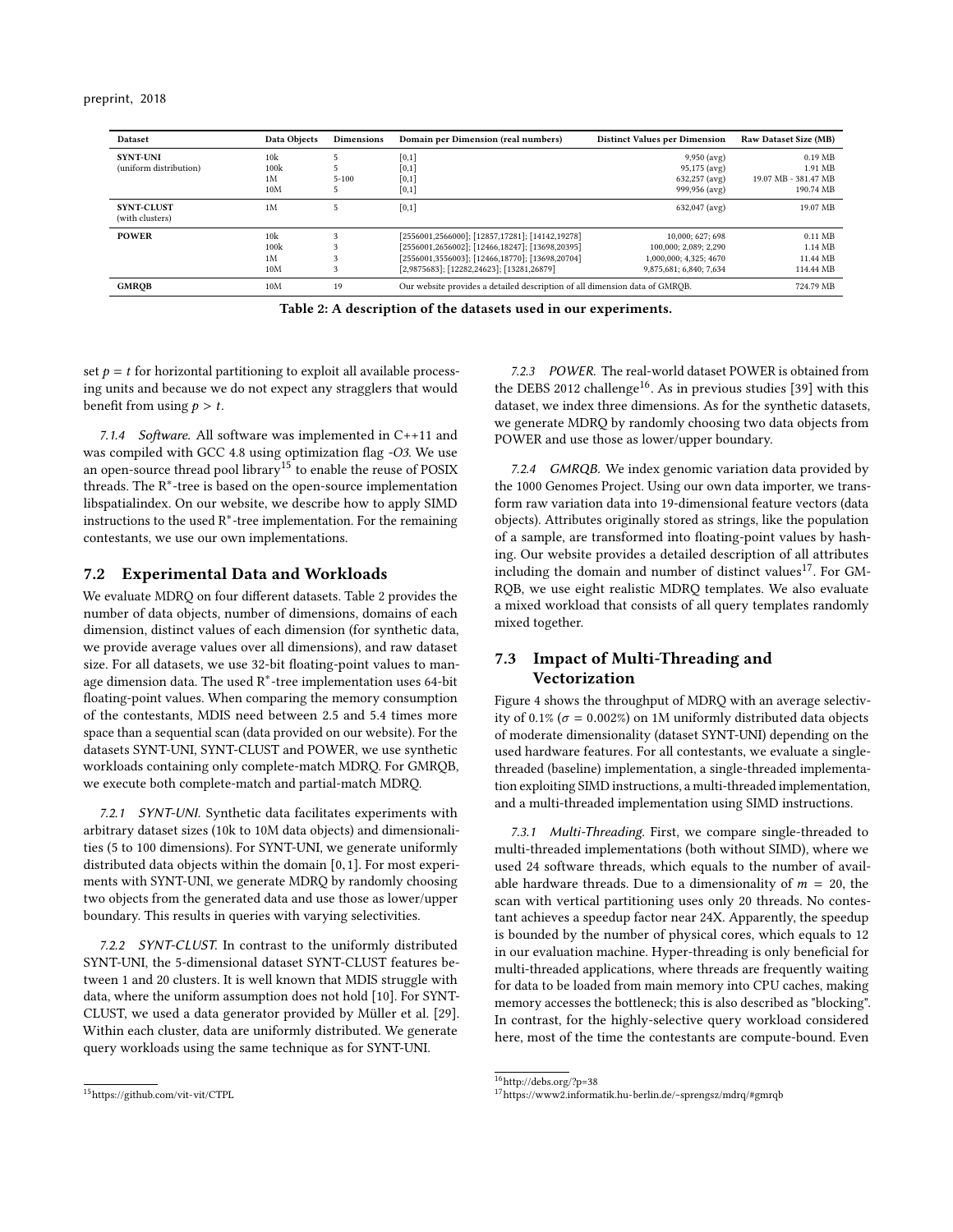

Figure 4: Throughput when executing MDRQ with an average selectivity of 0.1% on 1M 20-dimensional data objects depending on the used hardware features.

both scans and the VA-file are not memory-bound, because too many early breaks<sup>18</sup> occur.

7.3.2 Vectorization. The scan with vertical partitioning is the only contestant that benefits notably from vectorization, whereas MDIS and scans employing horizontal partitioning show almost no impact. When using SIMD instructions to compare MDRQ search objects with horizontally partitioned data objects, they have to compare at least eight dimensions before being able to prune further comparisons. In contrast, the scalar search allows early breaks as soon as the first mismatch occurs. However, for query workloads with a low selectivity and therefore fewer early breaks, the benefits from using SIMD instructions to process horizontally partitioned data increase (data not shown).

7.3.3 Multi-Threading & Vectorization. Although the scan with vertical partitioning shows comparatively small performance gains from multi-threading, when combining multi-threading with SIMD instructions it shows the largest speedup over a single-threaded scalar implementation among all contestants. In contrast, the remaining approaches, which all employ horizontal partitioning, benefit from multi-threading but show negligible performance gains when using SIMD instructions on top. For the subsequent experiments, we apply multi-threading and vectorization to all contestants.

# 7.4 Synthetic Data (Uniform Distribution)

7.4.1 Dimensionality. We measure the throughput of the contestants when executing MDRQ on 1M randomly generated data objects with different dimensionalities (5 to 100 dimensions). Clearly, the query selectivity increases with a growing dimensionality. The average query selectivity is 0.4% ( $\sigma = 1.1$ %) for 5 dimensions, 0.002%  $(\sigma = 0.01\%)$  for 10 dimensions, and 0.0002% ( $\sigma = 0.00003\%$ ) for more than 10 dimensions. Figure 5 shows the results.

The kd-tree achieves the highest throughput among all contestants regardless of the dimensionality. For up to 30 dimensions, the R ∗ -tree shows the second best performance. For data with more dimensions, it is outperformed by the VA-file, which is less affected by the dimensionality of data. While the parallel scan employing horizontal partitioning shows a rather stable throughput independent



Figure 5: Throughput when executing range queries with an average selectivity of  $0.4\%$  (5 dimensions) to  $0.0002\%$  (> 10 dimensions) on 1M uniformly distributed data objects using 24 software threads depending on dimensionality.



Figure 6: Throughput when executing range queries on 1M 5-dimensional uniformly distributed data objects using 24 software threads depending on query selectivity.

from dimensionality, the performance of the scan using vertical partitioning decreases when dimensionality increases. In vertical partitioning, the number of partitions depends on the dimensionality of the feature space ( $p = m$ ). The performance decreases because a growing number of partial result sets need to be managed and intersected when synchronizing CPU threads.

7.4.2 Query Selectivity. We measure the throughput of all contestants when executing MDRQ on 1M randomly generated 5 dimensional data objects following an uniform distribution w.r.t. query selectivity. Figure 6 shows the results.

For queries with a very high selectivity ( $\leq$  1%), the kd-tree shows the highest throughput and is closely followed by the R∗ -tree. For queries with a lower selectivity ( $> 1\%$ ), both parallel scans as well as the VA-file show the best performance and clearly outperform the hierarchical MDIS kd-tree and R<sup>\*</sup>-tree. Overall, the performance of both scan variants and the (non-hierarchical) VA-file is very similar.

The throughput of all contestants decreases for queries with a lower selectivity for multiple reasons: (1) larger (partial) result sets need to be managed and synchronized impacting especially the scan on vertically partitioned data, (2) approaches employing horizontal partitioning can prune less dimensions when comparing MDRQ with data objects resulting in fewer early breaks, and (3) hierarchical MDIS (R∗ -tree and kd-tree) cannot prune subtrees but must visit the vast majority of tree nodes, which leads to lots of

 $18$ When comparing a search object with a data object dimension by dimension, as soon as the first mismatch occurs, further comparisons can be pruned.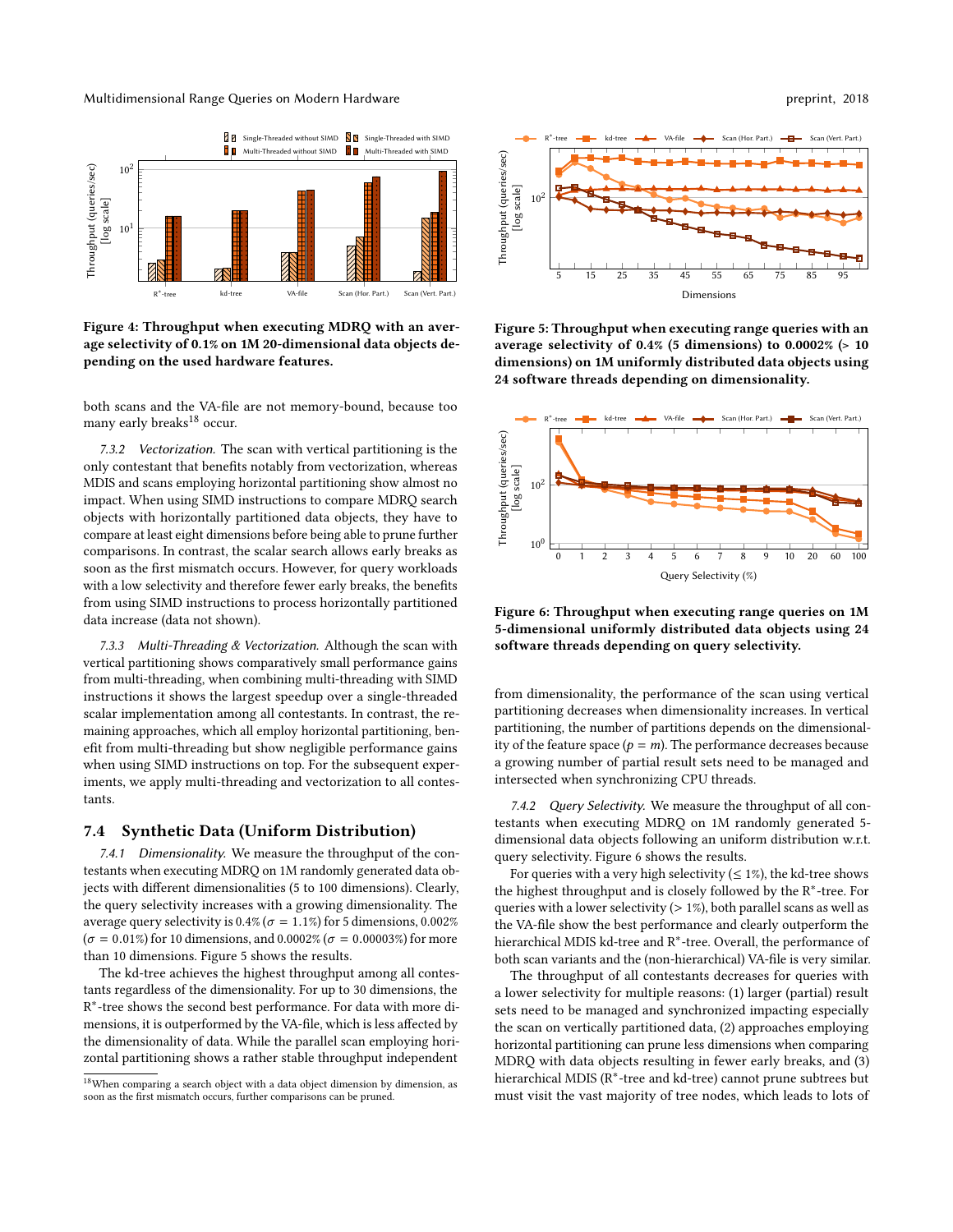preprint, 2018



Figure 7: Throughput when executing range queries with an average selectivity of 0.4% on 5-dimensional uniformly distributed data objects using 24 software threads depending on the dataset size.

cache misses due to random access. The latter has the largest impact on the performance of MDRQ. Therefore, also on modern hardware, hierarchical MDIS remain very sensitive to query selectivity.

7.4.3 Dataset Size. We measure the throughput when executing MDRO with an average selectivity of 0.4% ( $\sigma = 1.1\%$ ) on 5dimensional data objects following an uniform distribution w.r.t. the number of objects. Figure 7 shows the results.

As expected, when the number of data objects increases, the search throughput of all contestants decreases because a growing number of data objects match the query. Interestingly, both parallel scans, especially the variant employing vertical partitioning, outperform MDIS for small datasets consisting of up to  $10<sup>5</sup>$  objects, although the query selectivity is very high. MDIS do not seem to be worthwhile for such small amounts of data. As the dataset size increases, the pruning techniques of MDIS pay off. MDIS can efficiently reduce the data space while the parallel scans have to consider all data objects for query evaluation.

# 7.5 Synthetic Data (Clusters)

We measure the throughput when executing MDRQ on 1M 5 dimensional data objects from the dataset SYNT-CLUST depending on the number of clusters. Recall that we are generating MDRQ by randomly picking two data objects as range boundaries. Thus, one MDRQ may cross several clusters, which results in a decreasing query selectivity as the number of clusters increases: 1 cluster (avg 0.38%, σ = 0.94%), 5 clusters (avg 16.24%, σ = 19.13%), 10 clusters (avg 23.12%,  $\sigma = 21.88\%$ ), and 20 clusters (avg 27.40%,  $\sigma = 22.71\%$ ). Figure 8 shows the results of this experiment.

Although the R∗ -tree and the kd-tree achieve the best throughput for the dataset with one cluster, their performance decreases as the number of clusters increases (which implies decreasing selectivities). In contrast, the VA-file and both parallel scans are less affected. Their throughput is almost independent of the number of clusters.

# 7.6 POWER

We measure the throughput of the contestants when executing MDRQ with an average selectivity of 11.12% ( $\sigma = 13.43$ %) on the



Figure 8: Throughput when executing range queries with an average selectivity of 0.38% (1 cluster) to 27.40% (20 clusters) on 1M 5-dimensional data objects using 24 software threads depending on the number of clusters.



Figure 9: Throughput when executing range queries with an average selectivity of 11.12% on the 3-dimensional POWER dataset using 24 software threads depending on dataset size.

POWER dataset. In contrast to Figure 7, which shows the throughput for uniformly distributed data, Figure 9 visualizes the throughput on (skewed) real-world data of varying dataset size. This experiment confirms that the throughput of all contestants decreases when the number of data objects increases. As opposed to the experiments on synthetic data, scan-based approaches always outperform hierarchical MDIS regardless of dataset size.

### 7.7 GMRQ Benchmark

We first study the throughput of all contestants when executing the query templates from the GMRQ Benchmark. Each template is instantiated 100 times using values derived from the 1000 Genomes Project dataset, as described in Section 6.2. Figure 10 shows the results of this experiment for each template and a mixed workload. Both parallel scans outperform all evaluated MDIS for the Mixed Workload, Query Template 1, Query Template 2 and Query Template 3. For Query Templates 4-8, which select only few data objects and have a selectivity (much) below 1%, especially the kd-tree shows its strengths and outperforms scanning.

In the next experiment, using the Mixed Workload, we evaluate the scalability of all contestants depending on the number of used threads. Note that the Mixed Workload of GMRQB consists of partial- and complete-match MDRQ that query 5.81 dimensions on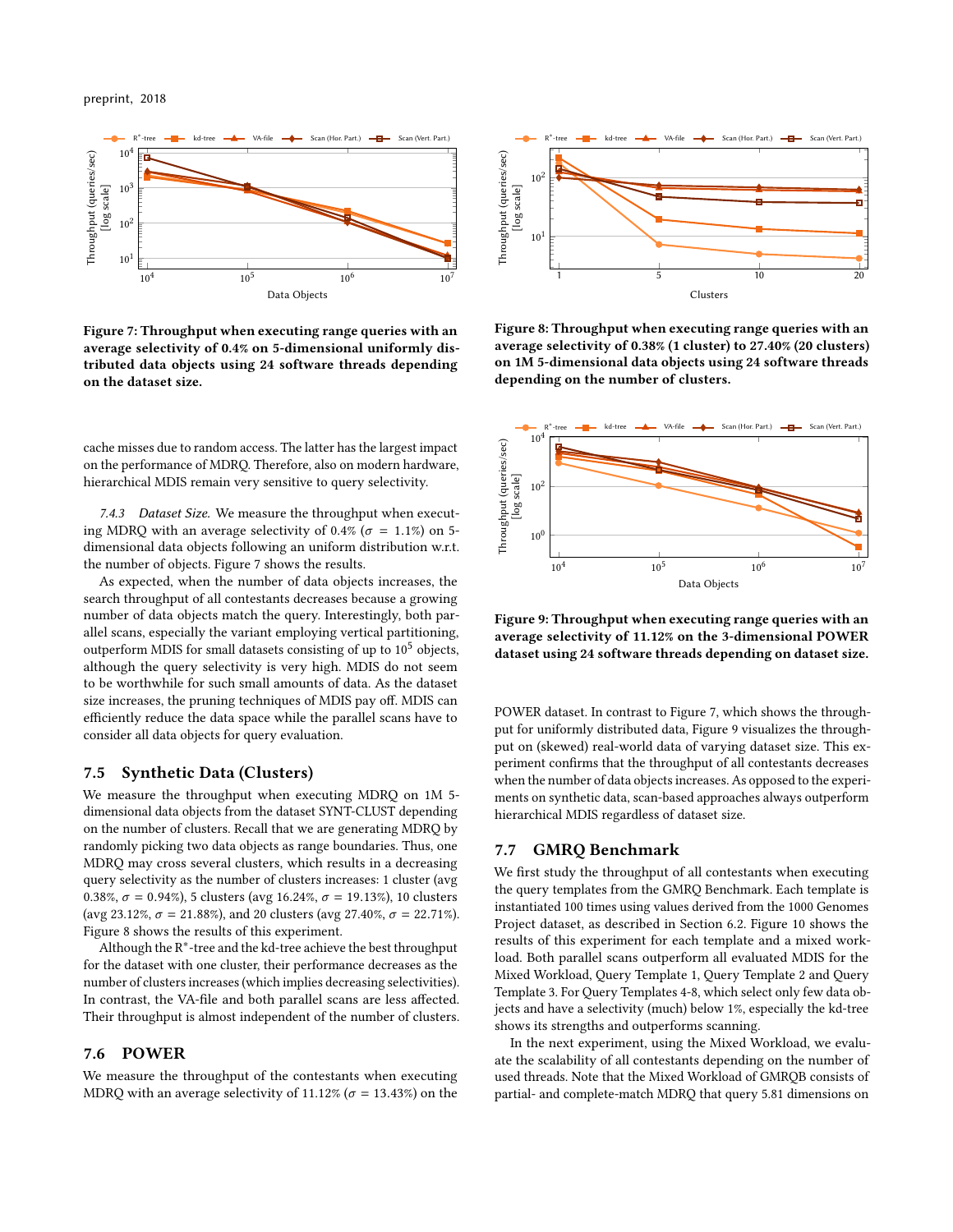

Figure 10: Throughput of contestants when executing the GMRQB with varying selectivities on 10M 19-dimensional data objects from the 1000 Genomes Project dataset using 24 software threads (query templates are ordered by selectivity).



Figure 11: Throughput of contestants when executing the Mixed Workload from GMRQB on 10M 19-dimensional data objects depending on the number of used software threads.

average ( $\sigma$  = 4.11), which limits the potential benefits from multithreading for vertical partitioning. Figure 11 shows the results.

For most contestants, the speedup from multi-threading is bounded by the number of physical cores. Confirming a memory access bottleneck, only the R∗ -tree and the kd-tree benefit from using more software threads than available physical cores, because hierarchical MDIS require many random accesses when evaluating queries having a moderate/low selectivity, which is in contrast to the highlyselective query workload from Section 7.3.1. When comparing the number of last level cache (LLC) misses<sup>19</sup> of single-threaded implementations it becomes clear that they are more frequently blocking than the scan-based approaches and therefore benefit from hyperthreading. For this workload, hierarchical MDIS show a 8X higher number of LLC misses than the VA-file and a 19X higher number of LLC misses than the sequential scan. Using more software threads than available virtual CPU cores (> 24) does neither yield performance benefits nor disadvantages.

### 8 SUMMARY AND DISCUSSION

Our comparison of two hierarchical tree-based MDIS (R∗ -tree, kdtree), the VA-file, and two scan variants with different partitioning techniques after adapting them to the usage of main-memory storage, multi-threading and SIMD instructions allows for a number

of interesting observations. As expected, MDIS in general excel for queries with very high selectivities as in such settings they can prune substantial parts of the search space and have to compare only a few data objects to the query. The main goal of our study was to re-evaluate the break-even point at which these advantages supersede the major disadvantage of MDIS, namely random access to the memory. Our experiments show that this point is surprisingly low, at around 1% selectivity, and thus much lower than the conventional rule-of-thumb, which targeted IO-based index structures. Although similar findings have been reported for one-dimensional range scans [9], to the best of our knowledge, we are the first to confirm these performance characteristics for the multidimensional case. Following the results of our study, scanning should be favored over indexing except for very selective queries. One should also note that highly selective queries are anyway very fast, regardless of the method used, which means that the absolute savings in time MDIS offer in such settings are very small. On top, scan-based MDRQ are much easier to handle, require no additional storage, are almost unaffected from the dimensionality of the data, lead to simple and effective load balancing, and offer predictable runtimes, which is a major plus when it comes to orchestrating the multiple operations of a complex analytical query.

There are also a number of further observations. Among the two hierarchical MDIS, in our evaluation the kd-tree clearly outperforms the  $R^*$ -tree, which is not too much of a surprise as the  $R^*$ -tree was originally designed to manage spatial objects and not points as was the case here. The VA-file offers almost never an advantage when compared to scans, but requires additional memory and synchronization. It only appears to be a sensible choice for data with very high dimensionality, in which case, however, also the memory requirements are large. When comparing the two scan methods, it seems that for complete-match queries the horizontal partitioning is preferable, whereas partial-match queries, especially if only a few dimensions are addressed, are handled more efficiently by scans over vertically partitioned data.

However, when considering our results one should always keep in mind that our adaptations to the indexes and scans we used were rather conservative. We already listed several ideas how the different methods could be further improved to take full advantage of modern hardware, like selectivity-based re-ordering of dimensions for matching data objects with the query, two-level partitioning for

<sup>&</sup>lt;sup>19</sup>A last level cache miss occurs whenever data need to be transferred from main memory to the CPU caches.